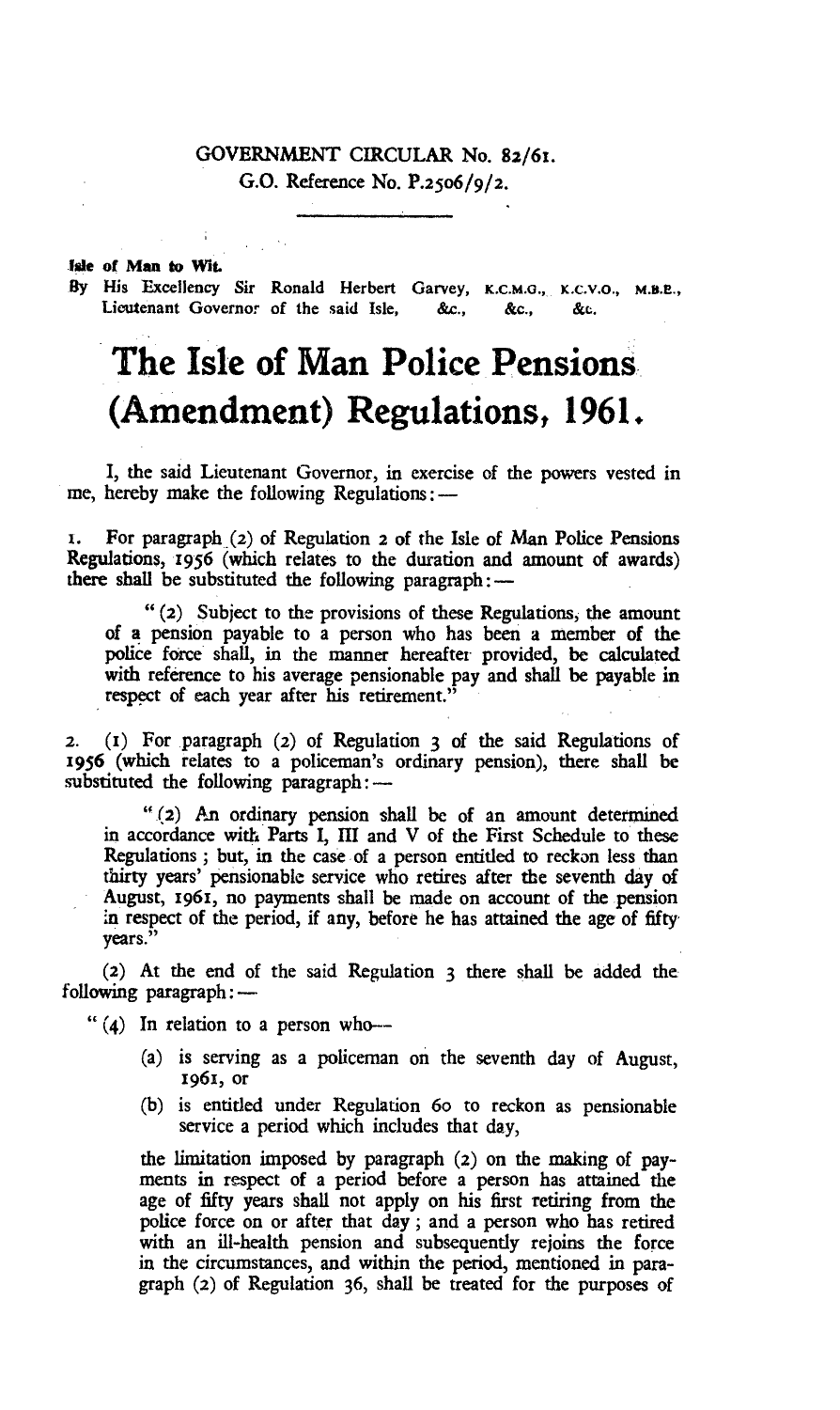this paragraph as if he had not retired but had served as a policeman throughout the period for which he was in receipt of that pension ".

3. (i) For paragraph (6) of Regulation 65 of the said Regulations of 1956, as set out in Regulation 7 of the Isle of Man Police Pensions (No. 2) Regulations, 196o (which relates to the allocation of part of a pension in favour of a dependant) there shall be substituted the following paragraph:—

" (6) Where a person retires or has retired and a notice of allocation given by him has become or becomes effective, the pension to which the notice relates shall be reduced in accordance with the notice as from the date from which it is payable (notwithstanding the death of the beneficiary before that date) ".

(2) In paragraph (7) of the said Regulation 65 for the words " which is reduced " there shall be substituted the words " which falls to, be reduced ".

4. For Regulation 67 of the said Regulations of 1956 (which relates to persons treated as being in receipt of a supplemental pension) there shall be substituted the following Regulation: *—* 

# *"Persons treated as being in receipt of a pension*

67. For the purposes of these Regulations a person shall be treated as being in receipt of an ordinary or, as the case may be, supplemental pension if he would be in receipt of such a pension—

- (a) in the case of an ordinary pension, had he attained the age of fifty years, or
- (b) in the case of a supplemental pension, had the aggregate of *any*  of the payments described in paragraph (3) of Regulation 6 been less than the standard amount appropriate to his case ".

These Regulations may be cited as the Isle of Man Police Pensions (Amendment) Regulations, 1961, and shall be deemed to have come into operation on the seventh day of August, 1961.

GIVEN under my hand this 15th day of November, 1961,

#### R. H. GARVEY,

Lieutenant Governor.